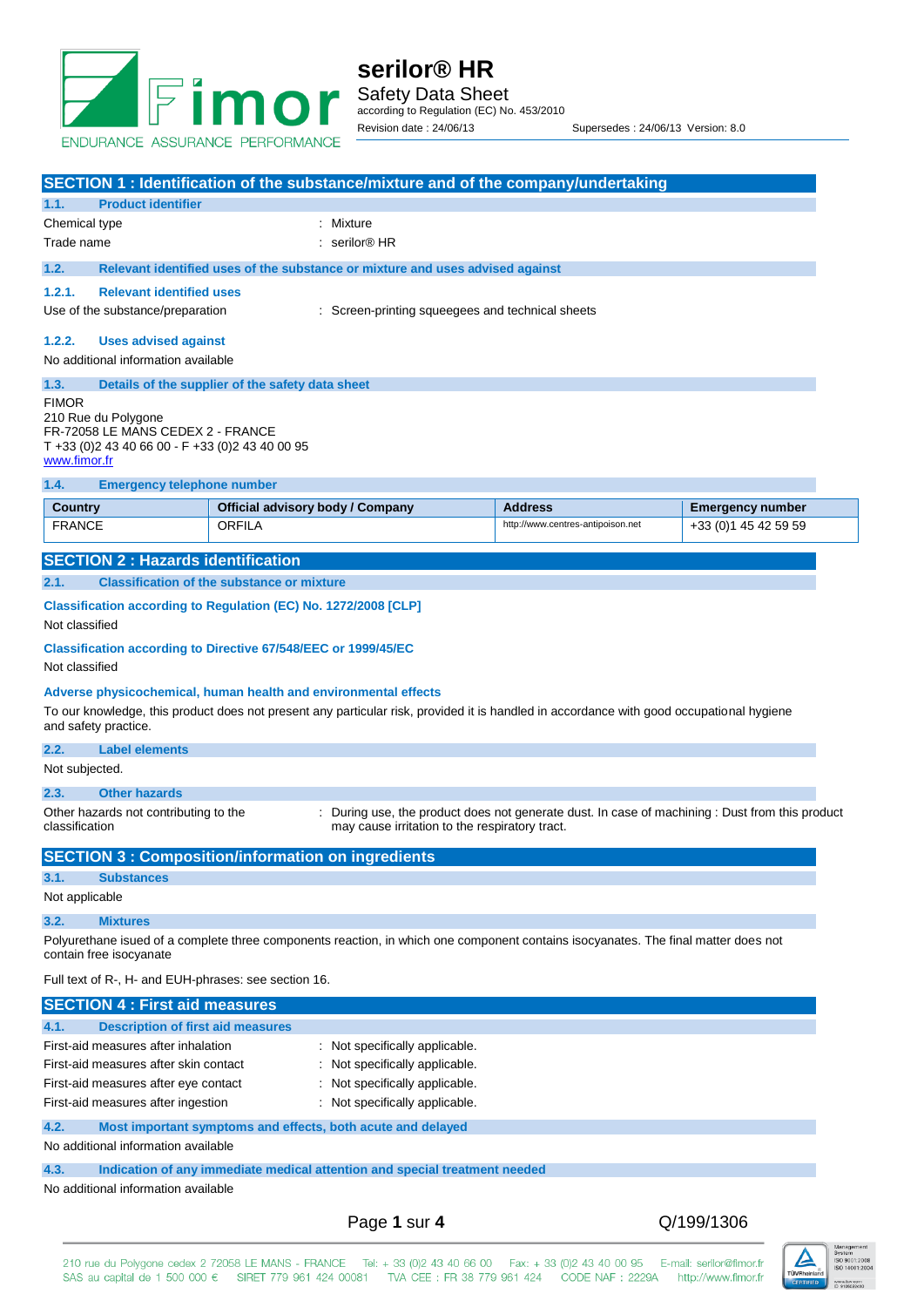

**serilor® HR** Safety Data Sheet according to Regulation (EC) No. 453/2010 Revision date : 24/06/13 Supersedes : 24/06/13 Version: 8.0

| <b>SECTION 5: Firefighting measures</b>                                     |                                                                                                                                            |
|-----------------------------------------------------------------------------|--------------------------------------------------------------------------------------------------------------------------------------------|
| <b>Extinguishing media</b><br>5.1.                                          |                                                                                                                                            |
| Suitable extinguishing media                                                | : Carbon dioxide (CO2)<br>Foam<br>Dry powder<br>Water spray.                                                                               |
| 5.2.<br>Special hazards arising from the substance or mixture               |                                                                                                                                            |
| Fire hazard                                                                 | : On combustion or on thermal decomposition (pyrolysis) releases :<br>Carbon oxides (CO and CO2)<br>Nitrogen oxides.<br>Hydrogen cyanide.  |
| 5.3.<br><b>Advice for firefighters</b>                                      |                                                                                                                                            |
| Firefighting instructions                                                   | : Cool down the containers exposed to heat with a water spray<br>Contain the extinguishing fluids by bunding.                              |
| Protection during firefighting                                              | Do not attempt to take action without suitable protective equipment<br>Self-contained breathing apparatus<br>Complete protective clothing. |
| <b>SECTION 6 : Accidental release measures</b>                              |                                                                                                                                            |
| Personal precautions, protective equipment and emergency procedures<br>6.1. |                                                                                                                                            |
| 6.1.1.<br>For non-emergency personnel                                       |                                                                                                                                            |
| Emergency procedures                                                        | : Not specifically applicable.                                                                                                             |
| 6.1.2.<br>For emergency responders                                          |                                                                                                                                            |
| Emergency procedures                                                        | : Not specifically applicable.                                                                                                             |
| 6.2.<br><b>Environmental precautions</b>                                    |                                                                                                                                            |
| Avoid release to the environment.                                           |                                                                                                                                            |
| 6.3.<br>Methods and material for containment and cleaning up                |                                                                                                                                            |
| For containment                                                             | : Recover mechanically the product.                                                                                                        |
| 6.4.<br><b>Reference to other sections</b>                                  |                                                                                                                                            |
| For further information refer to section 13.                                |                                                                                                                                            |
| <b>SECTION 7: Handling and storage</b>                                      |                                                                                                                                            |
| <b>Precautions for safe handling</b><br>7.1.                                |                                                                                                                                            |
| Precautions for safe handling                                               | : Does not require any specific or particular technical measures.                                                                          |
| Hygiene measures                                                            | Do not drink, eat or smoke in the workplace<br>Always wash hands after handling the product.                                               |
| 7.2.<br>Conditions for safe storage, including any incompatibilities        |                                                                                                                                            |
| <b>Technical measures</b>                                                   | Does not require any specific or particular measures.                                                                                      |
| Storage conditions                                                          | Keep in a cool, well-ventilated place away from heat<br>Protect from sunlight.                                                             |
| Storage temperature                                                         | : $15 - 25 °C$                                                                                                                             |
| Packaging materials                                                         | : Carton.<br>Plastic materials.                                                                                                            |
| 7.3.<br><b>Specific end use(s)</b>                                          |                                                                                                                                            |
| No additional information available                                         |                                                                                                                                            |
| <b>SECTION 8: Exposure controls/personal protection</b>                     |                                                                                                                                            |
| 8.1.<br><b>Control parameters</b>                                           |                                                                                                                                            |
| No additional information available                                         |                                                                                                                                            |
| 8.2.<br><b>Exposure controls</b>                                            |                                                                                                                                            |
| Appropriate engineering controls                                            | : Does not require any specific or particular measures.                                                                                    |
| Hand protection                                                             | Not required for normal conditions of use.                                                                                                 |
| Eve protection                                                              | In case of machining dust production require the carrying of protective googles                                                            |

Eye protection summary contact the carrying of protective goggles.<br>  $\blacksquare$  In case of machining : dust production require the carrying of protective goggles. Respiratory protection : If the ventilation is suitable, it is not essential to wear respiratory equipment In case of machining and dust formation, use respirator with filter: P2.

Page **2** sur **4** Q/199/1306

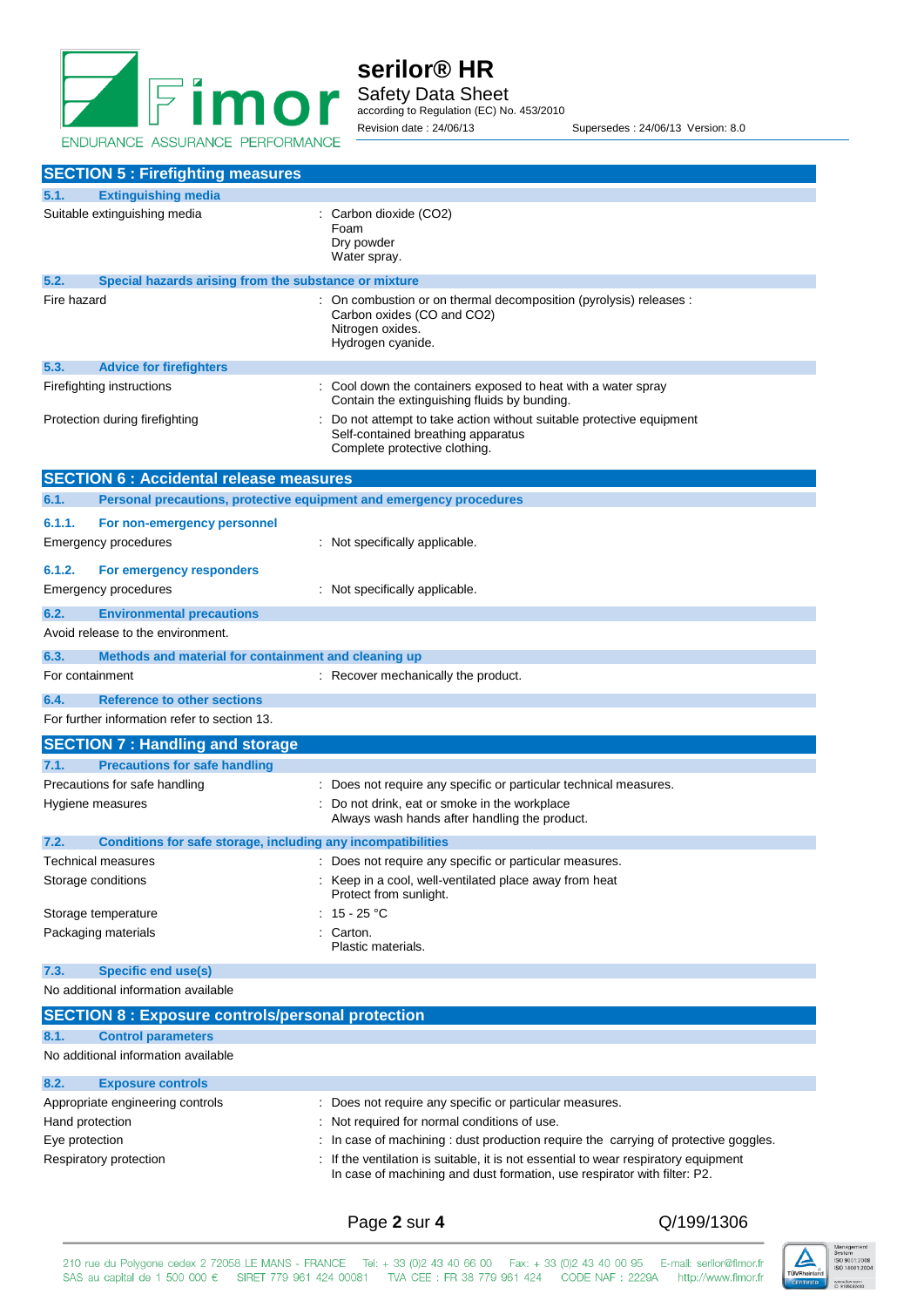

**serilor® HR** Safety Data Sheet according to Regulation (EC) No. 453/2010 Revision date : 24/06/13 Supersedes : 24/06/13 Version: 8.0

| <b>SECTION 9: Physical and chemical properties</b>            |  |                                                                  |  |  |
|---------------------------------------------------------------|--|------------------------------------------------------------------|--|--|
| Information on basic physical and chemical properties<br>9.1. |  |                                                                  |  |  |
| Physical state                                                |  | : Solid                                                          |  |  |
| Colour                                                        |  | Variable.                                                        |  |  |
| Odour                                                         |  | odourless.                                                       |  |  |
| Odour threshold                                               |  | Not applicable                                                   |  |  |
| рH                                                            |  | Not applicable                                                   |  |  |
| Melting point                                                 |  | Not determined.                                                  |  |  |
| Boiling point                                                 |  | Not applicable                                                   |  |  |
| Flash point                                                   |  | Not applicable                                                   |  |  |
| Relative evaporation rate (butylacetate=1)                    |  | No data available                                                |  |  |
| Flammability (solid, gas)                                     |  | No data available                                                |  |  |
| <b>Explosive limits</b>                                       |  | Not determined.                                                  |  |  |
| Vapour pressure                                               |  | Not applicable                                                   |  |  |
| Relative vapour density at 20 °C                              |  | Not applicable                                                   |  |  |
| Relative density                                              |  | 1,2                                                              |  |  |
| Solubility                                                    |  | Water: Insoluble<br>Organic solvent: Soluble in organic solvents |  |  |
| Log Pow                                                       |  | No data available                                                |  |  |
| Self ignition temperature                                     |  | Not determined.                                                  |  |  |
| Decomposition temperature                                     |  | Not determined.                                                  |  |  |
| Viscosity, kinematic                                          |  | Not applicable                                                   |  |  |
| Viscosity, dynamic                                            |  | Not applicable                                                   |  |  |
| <b>Explosive properties</b>                                   |  | Not applicable.                                                  |  |  |
| Oxidising properties                                          |  | Non oxidizing material according to EC criteria.                 |  |  |

### **9.2. Other information**

No additional information available

| <b>SECTION 10: Stability and reactivity</b>                                                                                         |                                                                                     |
|-------------------------------------------------------------------------------------------------------------------------------------|-------------------------------------------------------------------------------------|
| 10.1.<br><b>Reactivity</b>                                                                                                          |                                                                                     |
| To our knowledge, the product does not present any particular risk.                                                                 |                                                                                     |
| 10.2.<br><b>Chemical stability</b>                                                                                                  |                                                                                     |
| Stable at ambient temperature and under normal conditions of use.                                                                   |                                                                                     |
| 10.3.<br><b>Possibility of hazardous reactions</b>                                                                                  |                                                                                     |
| On exposure to high temperature, may decompose, releasing toxic gases.                                                              |                                                                                     |
| 10.4.<br><b>Conditions to avoid</b>                                                                                                 |                                                                                     |
| No flames. Eliminate all sources of ignition.                                                                                       |                                                                                     |
| 10.5.<br><b>Incompatible materials</b>                                                                                              |                                                                                     |
| Strong oxidizing agents.                                                                                                            |                                                                                     |
| 10.6.<br><b>Hazardous decomposition products</b>                                                                                    |                                                                                     |
| On combustion or on thermal decomposition (pyrolysis) releases :<br>Carbon oxydes (CO, CO2)<br>Nitrogen oxides<br>Hydrogen cyanide. |                                                                                     |
| <b>SECTION 11 : Toxicological information</b>                                                                                       |                                                                                     |
| 11.1.<br>Information on toxicological effects                                                                                       |                                                                                     |
| Acute toxicity                                                                                                                      | : Not classified (Based on available data, the classification criteria are not met) |
| Skin corrosion/irritation                                                                                                           | : Not classified (Based on available data, the classification criteria are not met) |
| Serious eye damage/irritation                                                                                                       | Not classified (Based on available data, the classification criteria are not met)   |
| Respiratory or skin sensitisation                                                                                                   | Not classified (No data available)                                                  |
| Germ cell mutagenicity                                                                                                              | Not classified (No data available)                                                  |

Carcinogenicity **Carcinogenicity** : Not classified (No data available)

Page **3** sur **4** Q/199/1306